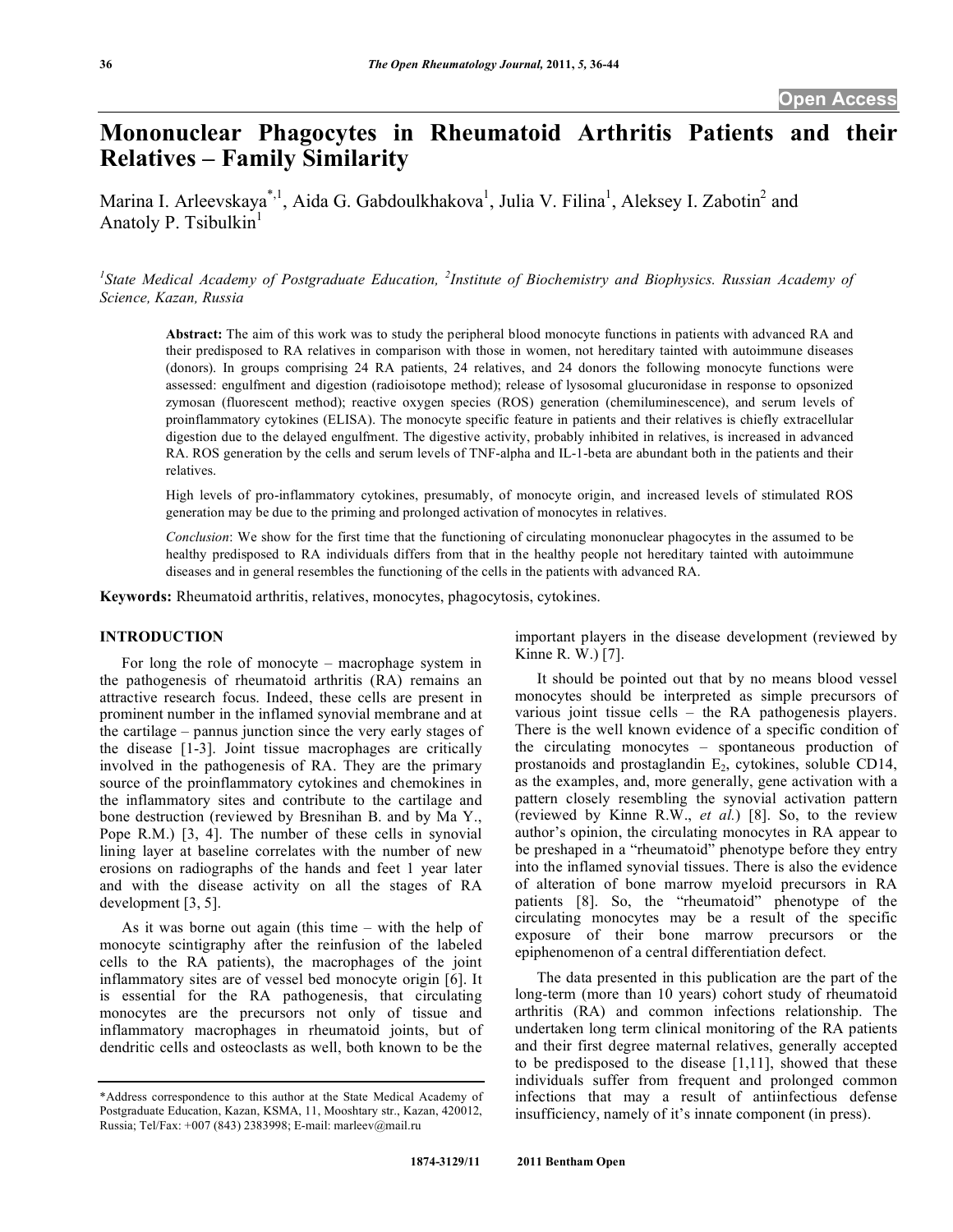#### *Mononuclear Phagocytes in Rheumatoid Arthritis Patients and their Relatives The Open Rheumatology Journal, 2011, Volume 5* **37**

 Here it is timely to recall the following well known facts. First, along with neutrophils monocytes - macrophages are key actors in antiinfectious host defense [10]. Second, innate immunity, with macrophages playing a central role, is critically important in the pathogenesis of RA [9, 12]. Third, in the overwhelming majority of the RA cases the disease sneaks up insensibly, so the mentioned above "rheumatoid" phenotype of monocytes in predisposed to the disease individuals may develop long before the first joint symptoms as a result of frequent and prolonged common infections in particular.

 Thus, the comparison of the monocyte functioning in RA patients and in their predisposed to the disease relatives (the cells of women, not hereditary tainted with autoimmune diseases, being a control), may be useful for the solving the problem of RA provocation.

# **MATERIALS AND METHODOLOGY**

 The research project was approved by the Kazan State Medical Academy Ethics Committee (State registration N 01200502513) and was conducted in accordance with the declaration of Helsinki and the Russian National Health and Medical Research Council statement on human experimentation.

### **Subjects**

 For the current experimental series we have selected 24 female patients (Ps), aged  $45,6\pm 12,8$  years with advanced RA (7,3±3,5 years of disease duration, Table **1**), 24 first degree maternal relatives (Rs) of these patients (average age  $39,9\pm10,6$  years) and 24 assumed to be healthy women without inherited predisposition to autoimmune diseases had an average age 40,7±15,7 years (control group, Ds).

 Groups of RA patient, their relatives and donors underwent routine clinical and paraclinical examination to reveal the inflammatory syndrome (ESR, leukocyte count, C-RP, fibrinogen), the autoimmune syndrome (IgM-, IgG-, IgA- rheumatoid factors, anticitrulline antibodies, anticardiolipin antibodies, antiDNA antibodies, complement, circulating immune complexes, immunoglobulins), as well as a magnetic resonance imaging (relatives) and a X-ray photograph (RA patients), microbial analysis - bacterial seedings of nasopharyngeal, urinal, vaginal and gut common microflora.

 All the Ps received DMARD supporting therapy: methotrexate 19 (79,2%), leflunomide 4 (16,7%), and 1 P sulfasalazine (4,1%), intraarticular corticosteroids during exacerbation of RA  $(-40\% \text{ of P})$ . In the RA group selected for the current experimental series there were no cases of the evident relationship between infectious syndrome development and specific immunosuppressive therapy (exclusion test).

 The selected group of first degree female relatives comprised of 17 daughters, 6 sisters and 1 woman, who happened to be both a sister and a daughter of an RA patient. Fifteen (62,5%) of them had shared epitope (HLA DRB1\*04,04; \*04,01; or \*04, or \*01) in genome, rheumatoid factors were transiently revealed in 13 (54,2%) while antibodies against citrullinated peptides in 12 (50,0%) of them.

 Not a singlee diagnostic laboratory RA marker or a positive paraclinical sign of inflammation was revealed in the control group.

 **Methods.** The cell and serum samples were taken for investigations in the period between the infectious episodes in the absence of clinical signs of infection (in all groups) and with no paraclinical signs of inflammation (in relative and control groups).

**Mononuclear Phagocyte (MP) Isolation** Peripheral blood MPs were isolated using a universally accepted method of Ficoll – Urografin density gradient separation [13].

Engulfment and Digestion Functions of MP were estimated within 24 hours using a radioisotope method. We reproduced the classic experiments, performed by J. Schmidtke and E. Unanue with some our modifications [14]. The object of phagocytosis (OP) - Staphylococcus aureus strain Wood was grown in the media with 14C - labeled amino acids and opsonized with pooled native sera (blood group IV). The OP suspension was added to MP suspension to provide  $10<sup>3</sup>$  microbial bodies per cell with the following incubation after that at  $37^{\circ}$ C for 30 minutes, and after that the unbound material was removed by centrifugation. Then the cells were washed twice.

 The first cell measurements were done immediately following the 30 minute incubation, the next - in 2, 4, and 24 hours of incubation at  $37^{\circ}$ C. The cells incubated for further 2, 4 and 24 hours were then centrifuged and washed twice to remove all accumulated products of digestion from suspensions. Thus, each tested MP sample contained only those digestion products that had accumulated within a certain time period. The supernatants received following the first 30 minutes of incubation with labeled bacteria contained OP both unbound to the cells and already degraded ones. Therefore the intensity of digestion of labeled bacterial proteins by the cells to low-molecular weight peptides (LMP) during this time was assessed as a value difference between the radioactivity of cell suspension supernatants and bacteria suspension supernatants after treatment of them both with 20% trichloroacetic acid. As to high molecular weight degraded products (HMP), this value was not taken into consideration, since it was not possible to determine the parts of OP, unbound to the cells and those already digested.

 After cell sedimentation the following samples were measured using Beta analyzer (POMA, Kiev, Ukraina): (a) the total cell - bound radioactivity of the label; (b) the intracellular radioactivity of the label (following the removal of surface membrane proteins by trypsin treatment); (c) the radioactivity of the supernatants (HML and LMP - bound label); (d) the radioactivity of the LMP - bound label (after HMP precipitation by 20% trichloroacetic acid). The measured values were expressed in CPM – count per minute. Under the selected experimental conditions the MP counts were not essentially decreased in the samples, and their viability estimated by trypan blue staining was 95 - 98%.

 **FITC-labeled aggregated human immunoglobulin (Agg-Ig-FITC) engulfment** was estimated in 30 minutes after incubation of MP with Agg-Ig-FITC (1,25 μg/ml of protein per  $10^6$  cells). After the removal of unbound Agg-Ig-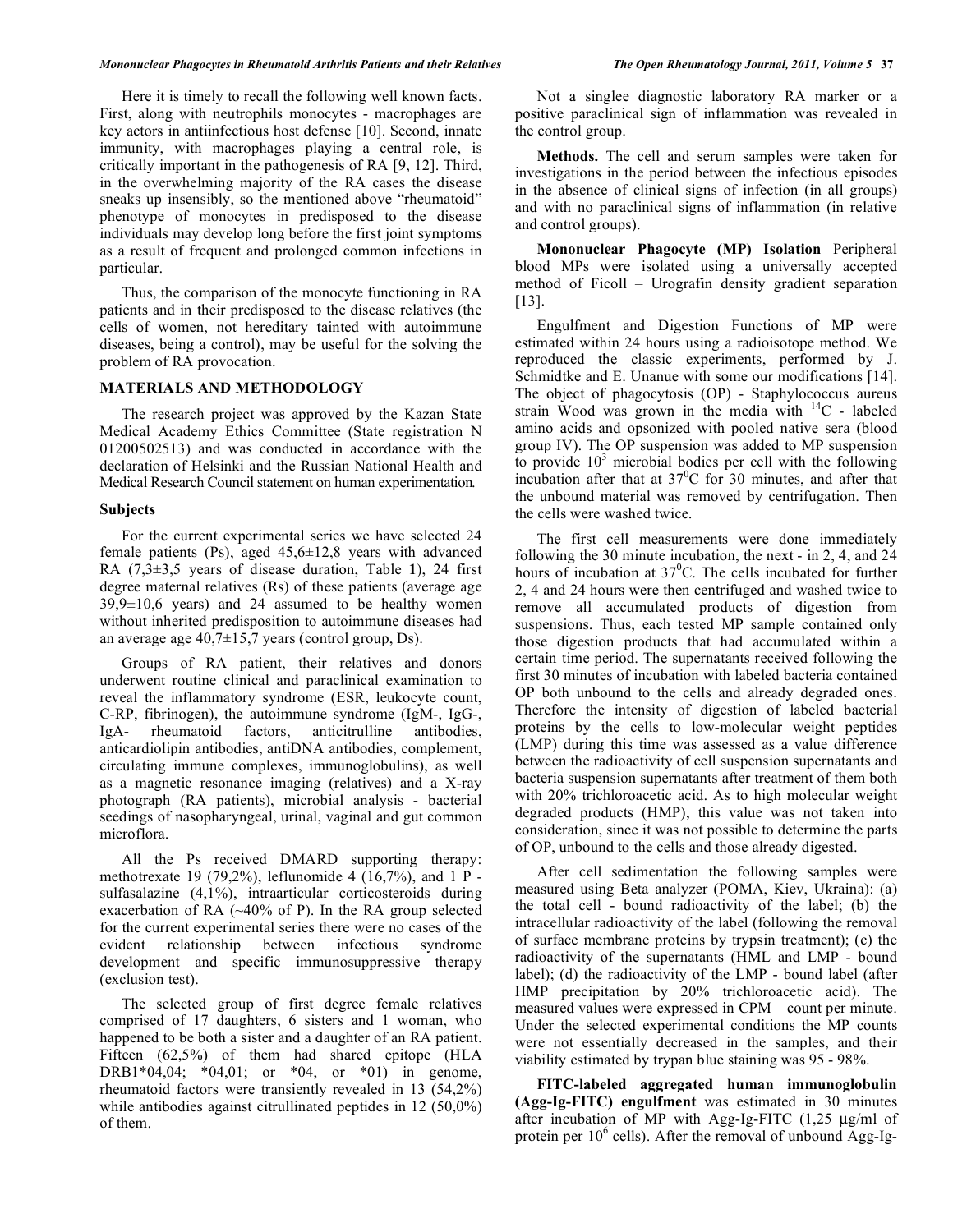| Table 1. Characteristics of the Patients in the Advanced RA group $(n=24)$ |  |
|----------------------------------------------------------------------------|--|
|----------------------------------------------------------------------------|--|

| Criteria                          | Number (%)                 |                                             |  |
|-----------------------------------|----------------------------|---------------------------------------------|--|
|                                   | Slowly progressing         | 20(83,3)                                    |  |
| Progressing                       | Quickly progressing        | 3(12,5)                                     |  |
|                                   | With no marked progression | 1(4,2)                                      |  |
|                                   | Initial manifestation      | $\boldsymbol{0}$                            |  |
| Extraarticular<br>manifestations  | There are                  | 2(8,3)<br>(rheumatoid nodules in anamnesis) |  |
|                                   | There are no               | 22 (91,7)                                   |  |
|                                   | RF positive                | 24 (100,0)                                  |  |
| Immunologic characteristics       | RF negative                | $\boldsymbol{0}$                            |  |
|                                   | antiCCP positive           | 18 (75,0)                                   |  |
|                                   | antiCCP negative           | 6(25,0)                                     |  |
| <b>Shared Epitopes</b>            | There are                  | 17(70,8)                                    |  |
|                                   | There are no               | 7(29,2)                                     |  |
|                                   | Minimal                    | 10(41,7)                                    |  |
| Activity<br>$(DAS28-ESR)$         | Moderate                   | 14(58,3)                                    |  |
|                                   | High                       | $\boldsymbol{0}$                            |  |
|                                   | $\rm I$                    | $\boldsymbol{0}$                            |  |
|                                   | $\mathbf{I}$               | $\overline{0}$                              |  |
| Roentgenologic stage              | $\rm III$                  | 18 (75,0)                                   |  |
|                                   | IV                         | 6(25,0)                                     |  |
|                                   | $\mathbf{0}$               | 4(16,7)                                     |  |
|                                   | $\mathbf I$                | 14(58,3)                                    |  |
| Joint functional deficiency (HAQ) | $\rm II$                   | 6(25,0)                                     |  |
|                                   | $\rm III$                  | $\boldsymbol{0}$                            |  |
|                                   | IV                         | $\boldsymbol{0}$                            |  |

FITC and membrane associated proteins by trypsin treatment of the cells the fluorescence of intracellular Agg-Ig-FITC was measured ( $\lambda_{\text{ex}} = 492 \text{ HM}, \lambda_{\text{em}} = 518 \text{ HM}$ ), using a MPF 44B spectrofluorimeter (Perkin Elmer, USA).

 **Release of lysosomal glucuronidase** from MP in the first 30 minutes of the cell incubation with opsonized zymosan (OZ) was estimated by fluorescence of the hydrolysis product of MUF  $- \beta$  - glucuronide (Sigma, USA), that is a fluorescent analog of the glucuronidase substrate. Measurements were made using a MPF 44B spectrofluorimeter (Perkin Elmer, USA) at  $\lambda_{ex}$  = 325 nm. The substrate content was defined at  $\lambda_{\rm em} = 448$  nm, while the product - at  $\lambda_{\text{em}} = 375$  nm. The intensity of glucuronidase release was calculated as the ratio product/substrate fluorescence intensity measured before and 0.5, 15 and 30 minutes after OZ addition (arbitrary units, au). To exclude the possible cellular uptake of the MUF- $\beta$ -glucuronide and its intracellular cleavage we sedimented the cells after incubation with fluorescent probe and measured the fluorescence of the pellets and supernatants. These control experiments showed, that the substrate and the product were only revealed in the supernatants, but not in the cells.

 **Treatment of the MPs with phagocytosis modulators**. In some experiments we treated the MPs with 50 μM vinblastine (Sigma, USA) for 30 minutes, or 0,1 mM isoniazid (Sigma, USA) for 1,5 hours  $(25^{\circ}\text{C})$  before OZ addition. The intact MPs (as a control) were incubated without modulators but in the same conditions.

 Reactive oxygen species (ROS) generation by the MPs was estimated by luminol-dependent chemiluminescence technique. Chemiluminometer designed at the KSMA by Dr. Zinkevich O.D. was used. Real time registration was performed every 4 sec in the thermostated chamber with continuous mixing of the cell suspension (sample volume was 3 ml, cell density –  $3x10^6$  per ml, and concentration of OZ was 0.1 mg/ml). The following parameters were measured (arbitrary units, au): the spontaneous level of ROS production, total ROS production estimated as an area under the curve of time – chemiluminescence intensity dependence within 30 minutes after OZ addition.

 **Serum cytokine levels** were measured by ELISA method using monoclonal antibodies against tumor necrosis factor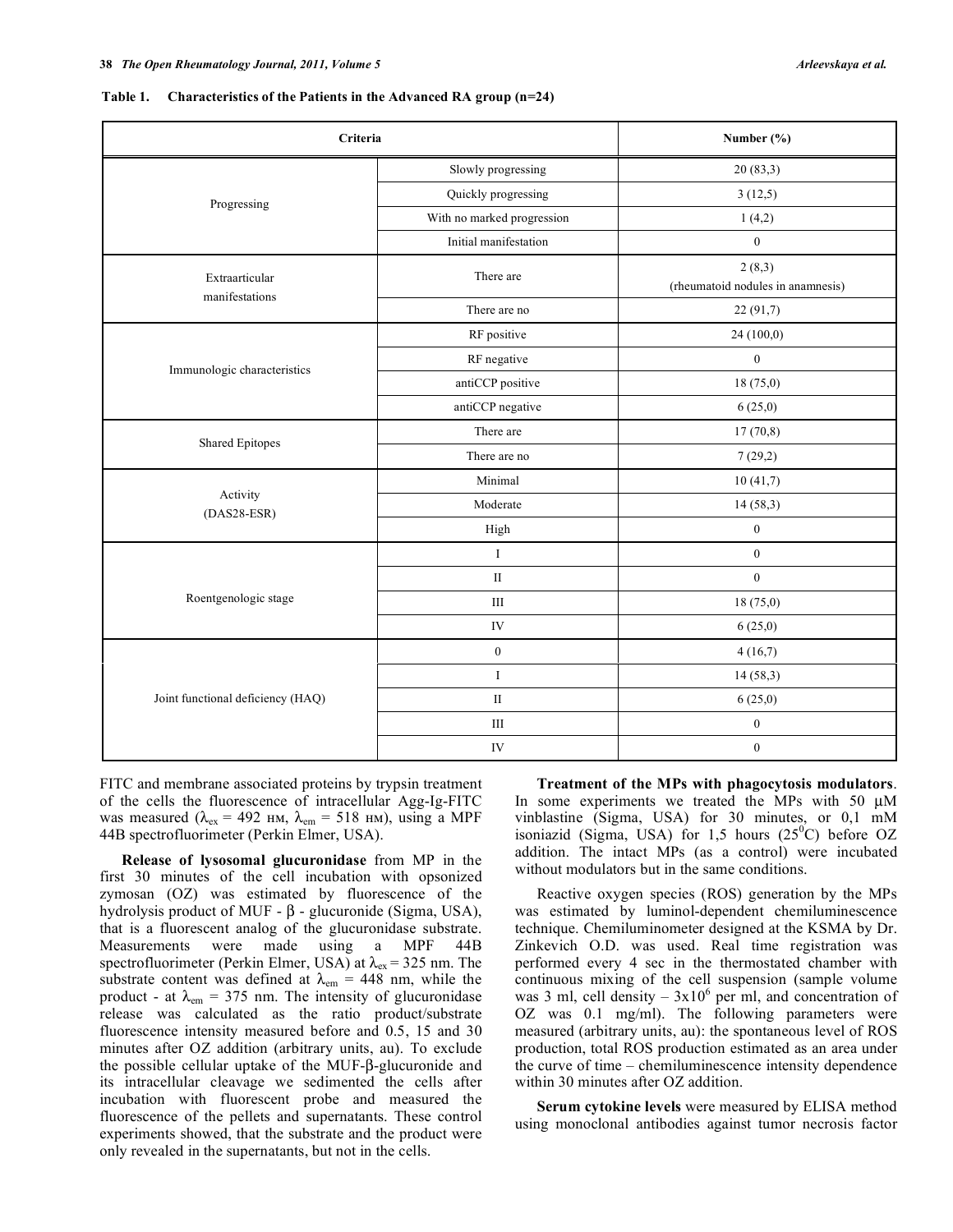alpha (TNF-alpha) and interleukin 1 beta (IL-1beta) ("Vector –best", Russia).

 **Statistic analysis** was made using with Student's t-test for dependent samples, Mann - Whitney test, Kruskal - Wallis test.

# **RESULTS**

Reliable differences  $(p<0.05)$  were revealed while studying the process of OP engulfment in all the groups (Table  $2$ , Fig. 1). In the Ds the amount of  $C<sup>14</sup>$ - bacterial particles engulfed by MPs was almost at the peak in the first 30 minutes of the experiment, while in the Ps the ingestion was maximal at the interval of 2 - 4 hours from the beginning of the process. During this time the amount of material engulfed by the D cells was already decreasing (Table **2**). Yet, despite the delayed engulfment the patient MPs were already actively digesting during the first half an hour of the experiment (Table **2**). The amounts of LMP in cell suspension supernatants of the Ps and the Ds were nearly identical in this time interval. Supernatants obtained 2 hours later with a reliably (Mann - Whitney test, p<0,05) lower amount of the engulfed material in the MPs of the Ps showed the same similar values of LMP radioactivity, while the HMP value was 1.5 times higher in this group than the control one (Table **2**).

 In the Rs as well as in the Ps the process of engulfment of the labeled bacterial particles was also slowed down, but it was also distinctly decreased (Table **2**, Fig. **1**). Yet, in this group as well, the LMP radioactivity in supernatants significantly exceeded the background level after 30 minutes from the beginning of the experiment; 2 hours later it

approximated the control value, while the HMP content was even somewhat higher during this time interval (Table **2**).



**Fig. (1).** Radioactivity of the intracellular label in the MP of RA patients (P,  $n=24$ ), female relatives (R,  $n=24$ ), and healthy women donors (D, n=24), not hereditary tainted with autoimmune diseases (average values±SD, \* - reliable difference when compared to D group values for the same time interval,  $p \le 0.05$ ; complete data are shown in Table **1**).

| Table 2. | The Radioactivity of the Label, Bound with the Mononuclear Phagocytes (MP), Low-Molecular Weight Products (LMP)      |
|----------|----------------------------------------------------------------------------------------------------------------------|
|          | and High-Molecular Weight Products (HMP) in the Investigated Time Intervals in the Groups of RA Patients (P), Female |
|          | Relatives (R), and Healthy Women - Donors (D), Not Hereditary Tainted with Autoimmune Diseases, M±SD (CPM)           |

| Radioactivity <sup>3</sup> | Group        | <b>Time Intervals, Hour</b>    |                         |                                 |                       |
|----------------------------|--------------|--------------------------------|-------------------------|---------------------------------|-----------------------|
|                            |              | 0.5                            | $\overline{2}$          | $\overline{\mathbf{4}}$         | 24                    |
| Intracellular label        | D            | 348,09±353                     | 365,28±412              | $*309,44\pm 154$                | $106,65 \pm 573$      |
| Membrane label             |              | 1293,89±989                    | $*687,91\pm245$         | $324,89 \pm 824$                | $186,02\pm874$        |
| Intracellular label        | $\mathbf{P}$ | $^{\circ}$ 79,28±591           | $^{\circ*}124,83\pm392$ | $*346,83\tilde{+}12$            | $^*$ 52,58±59         |
| Membrane label             |              | 1299,63±523                    | $*783,96\pm663$         | $*$ 52,57 $\pm$ 9 <sub>11</sub> | $^*121,82\pm 591$     |
| Intracellular label        | $\mathbb{R}$ | $^{\circ}80,96\pm721$          | $*145,62\pm821$         | $^*$ 201,07 $\pm$ 312           | $^*$ 82,48 $\pm$ 843  |
| Membrane label             |              | $^{\circ}1637,80\pm754$        | $*$ 803,41 $\pm$ 292    | $^*228,68\pm 153$               | $^*128,07\pm971$      |
| <b>HMP</b>                 | D            | $1650,3\pm101,9$ <sup>1</sup>  | $285,04\pm32,8$         | $227,29 \pm 17,6$               | $*77,46\pm9,9$        |
|                            | P            | $1910,6 \pm 99.9$ <sup>1</sup> | $443,65\pm31,9$         | $*177,56\pm11,5$                | $37,43 \pm 12,9$      |
|                            | $\mathbb{R}$ | $1595 \pm 21.9$ <sup>1</sup>   | $^{\circ}388,61\pm23,3$ | $^*139,05\pm10,7$               | $34,159\pm18,5$       |
| <b>LMP</b>                 | D            | $215,79 \pm 10,09^2$           | $221,32 \pm 12,6$       | $173,82 \pm 11,7$               | $117,48\pm19,6$       |
|                            | P            | $202,43\pm9,8^2$               | $210,09\pm7,09$         | $*306,90\pm21,8$                | $^*$ 53,70 $\pm$ 10,7 |
|                            | R            | $^{\circ}158,70\pm8,9^2$       | $*197,55\pm12,7$        | $218,91 \pm 11,2$               | $^*64,33\pm14,6$      |

<sup>1</sup>The index was not taken into consideration (the explanation - in Materials).

The difference between radioactivity of cell suspension supernatants and that of bacterial suspension supernatants added to the cell samples.

Background radioactivity 16,19±6,9 CPM.

 $\hat{\text{Reliable}}$  difference when compared to D group values for the same time interval (Student's and Mann - Whitney test, p<0,05)

<sup>\*</sup>Reliable difference when compared to previous time interval index in the group (Student T-test, p<0,05)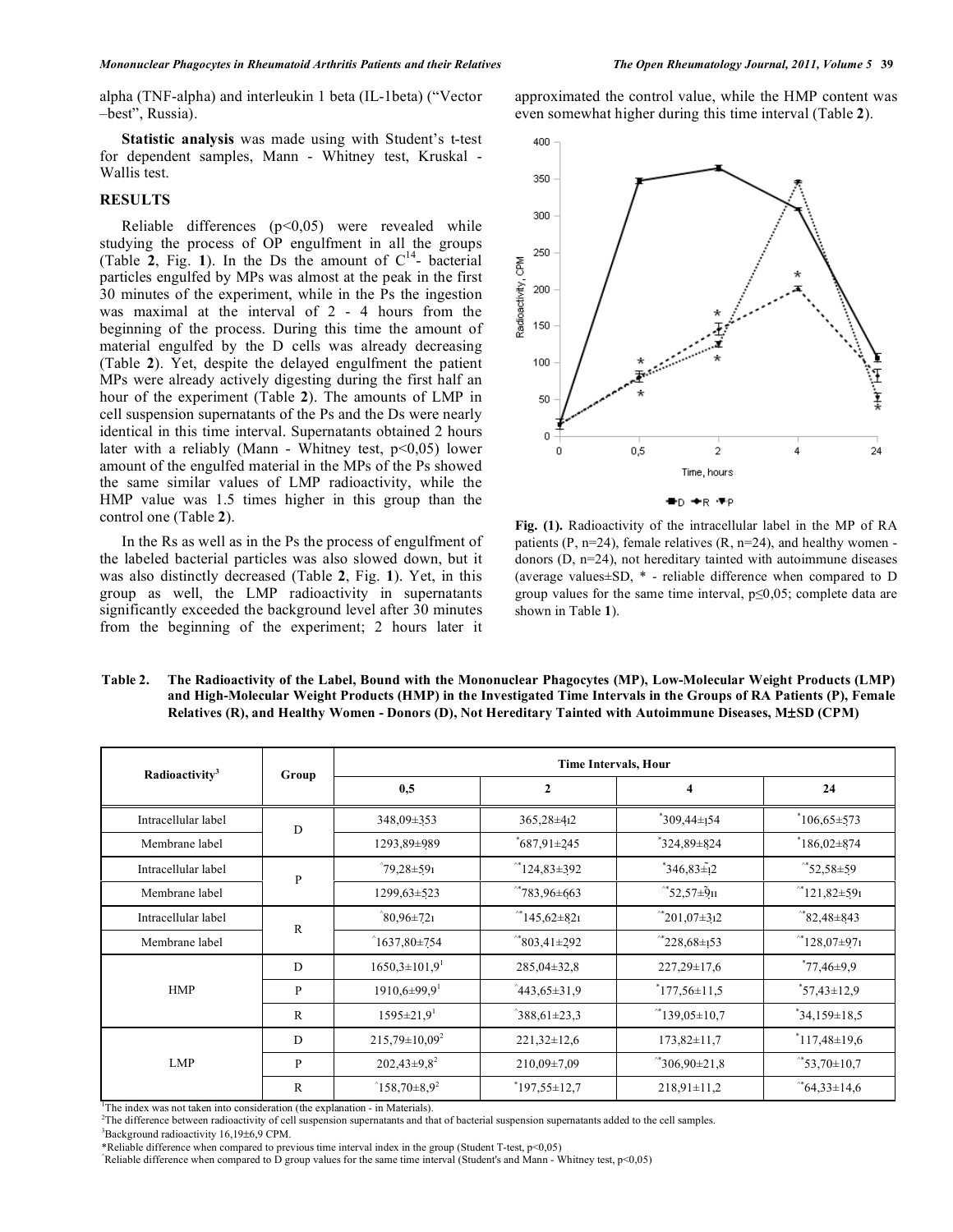#### **40** *The Open Rheumatology Journal, 2011, Volume 5* **Arleevskaya et al.** *Arleevskaya et al.**Arleevskaya et al.*

 Besides, while estimating the summary values of HMP (except 0-0,5 hour interval index) and LMP within the time of the experiment it turned out, that the digestive activity of the R MPs  $(1201,31 \pm 15,68 \text{ CPM})$  was reliably (Mann -Whitney test,  $p<0.05$  lower as compared to that in the Ds (1318,25±25,67 CPM). The highest digestive activity of MP was observed in the P group  $(1451,76 \pm 33,02 \text{ CPM})$ .

 Thus, it is of interest to note the fact that despite a small amount of labeled material present inside the cells the MPs of the Ps and, to a lesser degree, - of the Rs were already actively digesting in the first 2 hours of the experiment.

 We hypothesized that during this period the digestion predominantly occurs extracellulary due to lysosomal enzyme release into the environment.

 To test this hypothesis we studied the release of lysosomal enzyme -glucuronidase - during the interaction between the MPs and OZ. Since the hydrolysis products of the labeled substrate were registered in the cell samples of all 3 groups the extracellular cleavage of MUF-glucuronide is not likely to be a true pathologic process. However, the accumulation of the product in the Ps cell suspensions was reliably (Kruskal-Wallis test, p<0,05) more marked at all time periods after OZ addition (Fig. **2**). The intensity of this process in the Rs also reliably exceeded the control values.

 To test the suggested model of MP dysfunction in the Ps and the Rs we studied the influence of the well known modulators of phagocytosis – vinblastine, an inhibitor of cytoskeleton assemble, and isoniazid, an agent facilitating lysosome – phagosome fusion, on the Agg-Ig-FITC engulfment and lysosomal glucuronidase release (Fig. **3**).

 The intensity of fluorescence of Agg-Ig-FITC engulfed by the Ps MPs of the  $(114,6±9,1$  a.u.) and the Rs  $(110,5±8,9)$ 



Fig. (2). The intensity of fluorescence of glucuronidase  $-$  MUF- $\beta$ glucuronide cleavage products in the MP supernatants of advanced RA patients (P,  $n=24$ ), female relatives (R,  $n=24$ ), and healthy women, not hereditary tainted with autoimmune diseases - donors (D, n=24) (average values±SD are shown, \* - reliable difference when compared to D group values for the same time interval,  $p \leq 0.05$ ).

a.u.) was reliably lower (Mann-Whitney test,  $p<0.05$ ) after 30 minute incubation, than that in the D group  $(196,5\pm8,7)$ au), these results were compatible with the data obtained from the experiments with  $14C -$  Staphylococcus aureus engulfment. Vinblastine treatment resulted in (i) a reliable



**Fig.** (3). The influence of vinblastin (VB) and isoniaside (IS) to the intensity of fluorescence of glucuronidase – MUF -  $\beta$  - glucuronide cleavage products in the MP supernatants of RA patients  $(P, n=24)$ , female relatives  $(R, n=24)$ , and healthy women, not hereditary tainted with autoimmune diseases (D, n=24) (\* - reliable differences when compared to intact MPs (INT),  $p\leq 0,05$ ).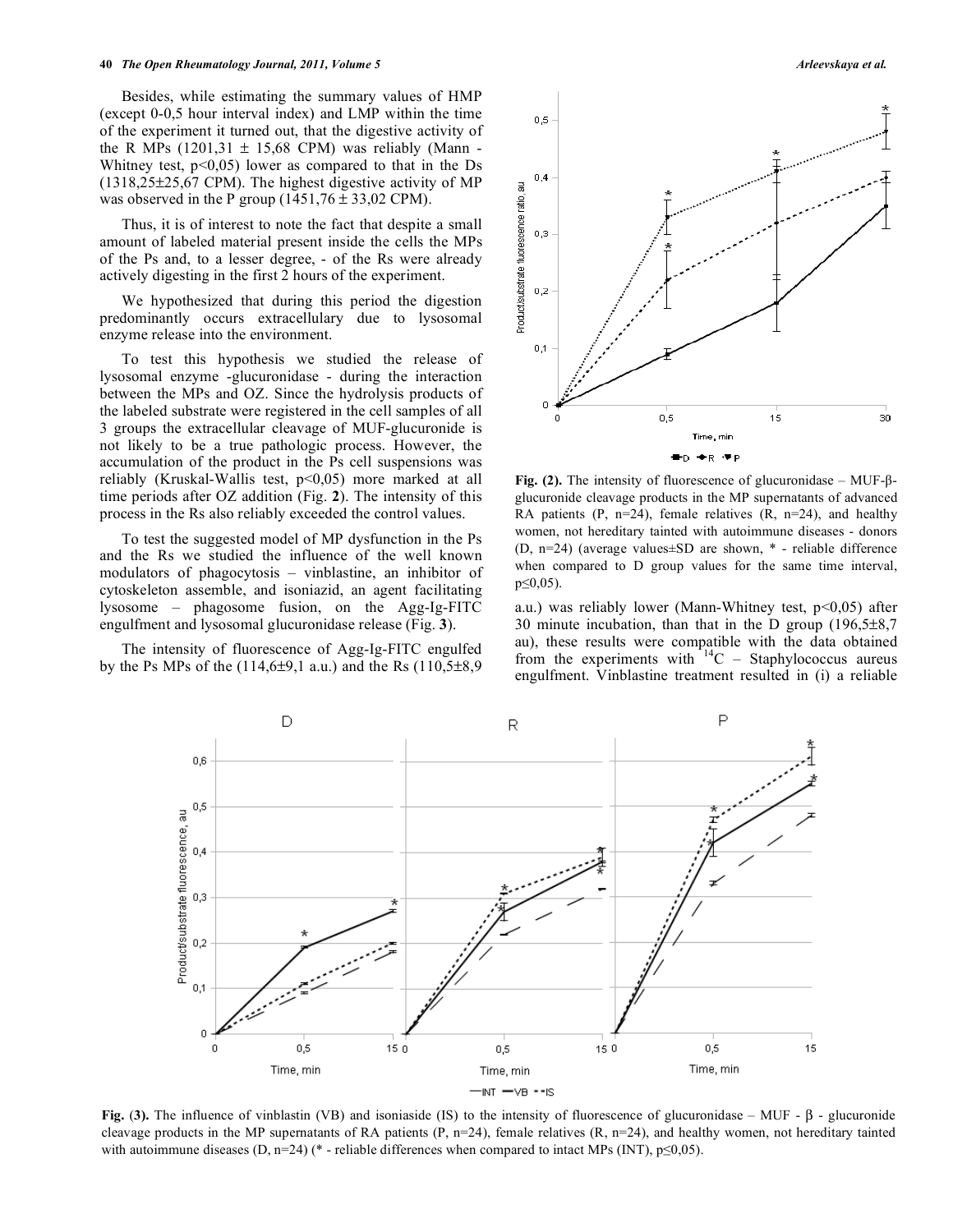(Mann-Whitney test,  $p<0.05$ ) decrease of the Agg-Ig-FITC engulfment, as compared to the untreated samples – 2,9 times lower in the D cell suspensions  $(68,7\pm10,2)$  au), 3,5 times lower in the P cell suspensions  $(32.3\pm3.8$  au) and 3.6 times lower in R cell suspensions  $(31,0\pm2,9)$  au), while there was a (ii) reliable (Mann-Whitney test,  $p<0,05$ ) rise in the product / substrate fluorescence intensity ratio in all three groups (Fig. **3**). These results were rather anticipated since inhibition of enclosed phagosome formation gave rise to the enhancement of lysosomal glucoronidase release.

 The influence of isoniazid was revealed only in the P and R groups as a reliable (Mann-Whitney test,  $p<0,05$ ) increase of the ratio product/substrate fluorescence intensity ratio in the treated cell samples as compared to those in untreated MP samples (Fig. **3**). In the D group there was no influence of isoniazid on the ratio of product/substrate fluorescence intensity in the MP samples, which seems to be natural since lysosomal glucuronidase release following OZ engulfment by MPs of the Ds primarily occurred into the enclosed phagosomes.

 The spontaneous levels of ROS generation (Fig. **4a**) by the P (3,6 $\pm$ 2,1 au) and the R (3,5 $\pm$ 2,6 au) MPs were almost twice as much as compared to that in the control group  $(1,7\pm0,8)$  au), although the difference was found to be nonreliable (Mann - Whitney test, p>0,05). Total ROS generation in the respiratory burst induced by opsonized zymosan (Fig. **4b**) was reliably (Mann - Whitney test,  $p<0.05$ ) higher in the Ps (333,9 $\pm$ 127,9 au) than that in the Ds (76,4±35,7 au), and the highest values were revealed in the Rs (1197,9±464,1 au). The increased stimulated ROS generation by the MPs of RA patients was anticipated due to the cell priming in chronic rheumatoid inflammation. As to the relatives, we assume that the excessive oxygen radical production in response to MP stimulation may be a result of the pro-inflammatory effect on the cells during frequent and prolonged infectious episodes observed in the RA– predisposed relatives [15].

 The average serum levels of the cytokines in the P (TNFalpha 82,1 $\pm$ 77,1 pg/ml, IL-1beta 48,8 $\pm$ 31,3 pg/ml) and the R (TNF-alpha 125,9±100,1 pg/ml, IL-1beta 41,8±35,3 pg/ml) were reliably increased as compared to the controls (TNFalpha  $0,9\pm0,7$  pg/ml, IL - 1beta  $0,7\pm0,4$  pg/ml) (Mann -Whitney test,  $p<0,05$ ). The increased levels of one or both cytokines were revealed in 74% of the Ps and in 75% of the Rs and none in the donors. For the Ps the results were anticipated since the high levels of these cytokines are the well known hallmark of the disease [16, 17]. As to the R group the high levels of pro-inflammatory cytokines – the well known stimulators of the MPs, support our suggestion, that the Rs cells are primed. On the other hand the high levels of these factors may be the signs of the MP activation, at least the circulating monocytes in RA are the main source of serum TNF-alpha and IL-1 [18-22].

 No influence of clinical parameter of RA or disease specific therapy on the MP functions under study was found.

# **DISCUSSION**

 The delayed formation of the phagosomes due to the slowed down engulfment of the objects of phagocytosis by the mononuclear phagocytes of the RA patients results in their unclosed form development and in the lysosomal enzyme release into the extracellular environment. This peculiarity of the cell functioning probably resulting in preferentially extracellular digestion seems to be the characteristic feature of the mononuclear phagocytes in RA patients and individuals predisposed to the disease. The cell digestive activity, probably inhibited in predisposed to RA female relatives, becomes abundant after the disease onset; ROS generation by the mononuclear phagocytes is increased both in patients and their relatives.

 The delayed engulfment may be due to a RA specific set of expressed membrane receptors. In our experiments we treated the MPs either with Staphylococcus aureus or with zymosan (both of them were opsonized by native serum), or with Agg- IgG-FITC. Thus, *in vitro* cell stimulation occurred primarily through  $Fc - C3b$  –, mannose binding, Toll – like 1, 2/6 receptors [23, 24]; while the cells condition in the two experimental groups was different from that in the control group, as the patient's MPs and probably those of the relatives were primed. The results of many investigations showed that the expression of various MP receptors was adequate to stimuli levels in rheumatoid arthritis both in sera and synovial fluid [25-29]. Thus, one might expect that the increased expression of membrane receptors in patients may result in more rapid and efficient engulfment and digestion. Therefore, in our opinion, the revealed MP functioning



**Fig. (4).** ROS generation by the MPs of RA patients (P), female relatives (R), and healthy women, not hereditary tainted with autoimmune diseases - donors (D)  $($ <sup>1</sup> - reliable difference when compared with D group values (Mann - Whitney criteria)).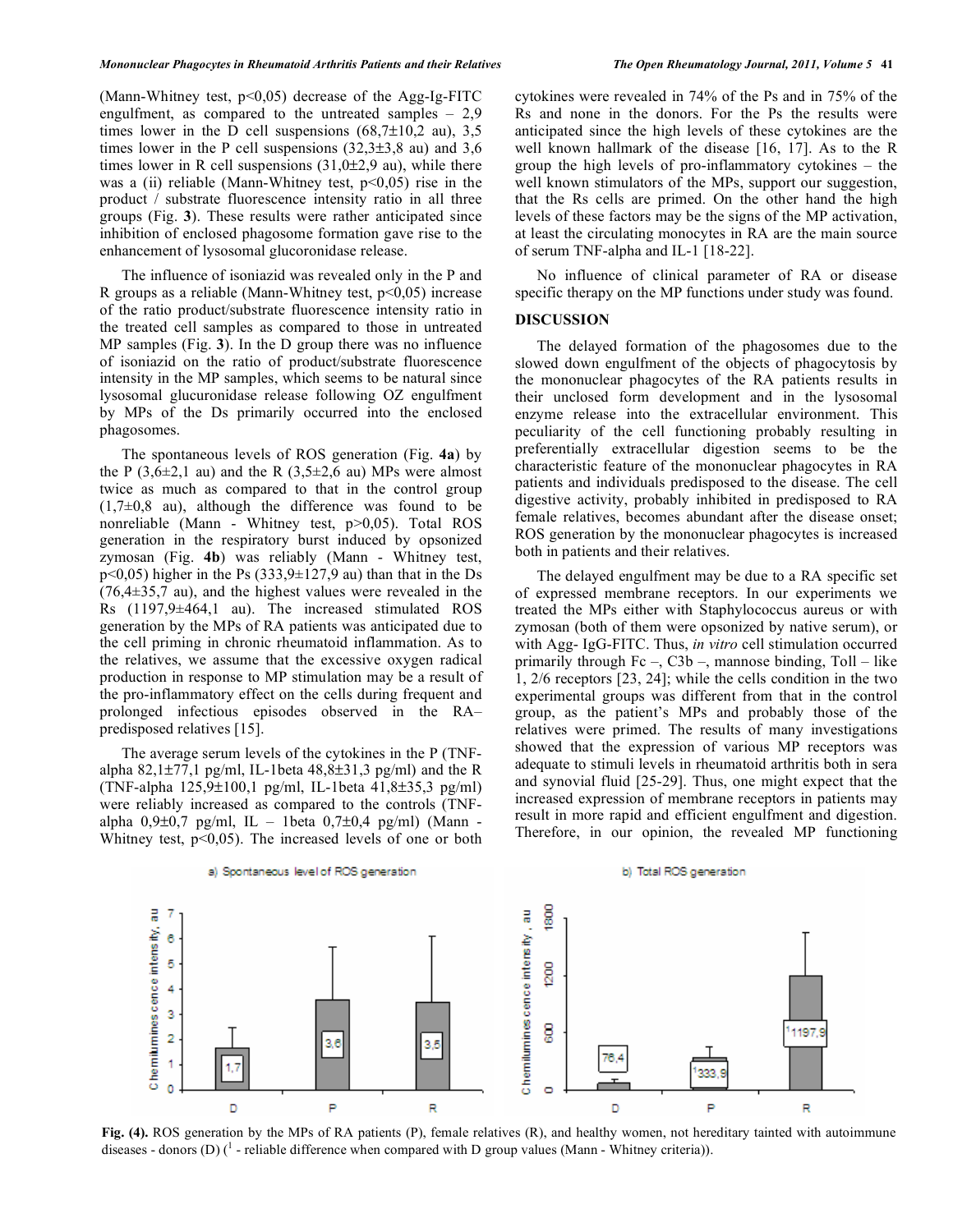peculiarities in the Ps and, possibly, in the Rs are unlikely to be due to the abnormal membrane receptor sets.

 Earlier we tried to analyze whether various MP function activation in RA corresponds to various stimuli levels in vascular bed and joint tissues [30]. The conclusions of the review were the following.

 Firs, the main properties of monocytes in the vascular bed in RA are the ongoing priming and chemotaxis towards the sites of inflammation – joint tissues, and arriving to the inflammatory sites they realize their potential as phagocytic and cytotoxic cells. It is well known that the processes of chemotaxis and engulfment are in feedback relationship [31]. In our experiments we picked out the circulating monocytes and placed them in the conditions similar to those in the inflammatory sites by adding aggregated IgG or opsonized bacteria or zymosan. This sudden change of environment may be a cause of delayed engulfment since the cells have no time enough to reorganize the intracellular machinery from the chemotactic behavior to the phagocytic one.

 Second, we assumed that a number of signs in RA can be estimated as manifestation of impaired relationship between some MP separate functions [30]. The discordance of decreased engulfment and enhanced digestion and ROS generation revealed for the MPs in RA is totally consistent with this speculation. This imbalance is probably not true pathologic, since the capacity to express particular functions changes during the cell maturation. For example, immature cells are highly phagocytic but on receiving a maturation stimulus they lose this capacity [24].

 On the other hand, there are some data, indicating that impaired relationship between separate MP functions may be due to the altered functioning of the intracellular signal network or plasma membrane. It was shown, for example, that among the "silent" genes in the RA patients there are also genes of some factors, involved in the process of actin polymerization [32]. It is also known, that in RA patients the antibodies to cytoskeletal elements (actin and myosin) are often revealed [33]. Actin is also one of the non-histone targets for histone deacetylases – the enzyme the activity of which is supposed to be impaired in RA patients [34, 35].

 The other players in the process of phagosome closure are membrane lipids involved in receptor cupping, pseudopod extension and signal transduction [36]. We have already revealed higher viscosity of cellular membrane of the MPs in RA patients and their relatives (unpublished data).

 There are some well known remarkable facts. Toll-like receptor mediated cell activation of the cells mainly results in cytokine secretion. Though the expression of these receptors on monocytes is not disturbed in RA, they are known to have higher responsiveness to the ligands, as compared to the cells of osteoarthritis patients and healthy controls [37, 38]. This may be due, for example, to some peculiarities in intracellular signal transduction.

 It is also known, that Fc – receptor mediated phagocytosis is more dependent on actin polymerization and membrane lipid reorganization processes. Thus, taking to consideration the possible problems with actin polymerization and membrane functioning peculiarity together with enhanced responsiveness to the Toll-like

receptor stimulation, the revealed changes of the MP functioning in the Ps might be the result of the shift of the cell functions from the process of phagocytosis to cytokine production.

 The current experimental series is a part of a long-term (more than 10 years) cohort study of RA and common infections interplay (the results are in press). The dynamic of the annual incidence and duration of the common focal infections was analyzed in groups of 306 RA patients, 242 their first degree female relatives and 214 women not hereditary tainted with autoimmune diseases. It turned out that despite the vigorous suppressive therapy with cytostatics and sometimes with corticosteroids the annual incidence and duration of common infectious episodes in the Ps were close to those in the Ds. At the same time in the R group the focal common infections were 2,1 times more often and 2,6 times more prolonged than that in the control group. In the R group the infectious syndrome mainly comprised chronic tonsillitis (51.7%), exacerbations of which were severe in this group – with fever, purulent plugs in tonsils, and in some cases – with the peritonsillar abscess development. Purulent bronchitis  $(48.3\%)$ , acute respiratory – viral infections (44.8%), furunculosis and staphylococcus skin lesion (27.6%) were less frequent. Some other focal infections occurred as well: those of otorhinologic organs, of upper respiratory and urinary tracts, the frequency of which was similar to that in Ds.

 It should be pointed out that the cell and serum samples were taken from the subjects without any clinical sign of infection in all 3 groups and negative paraclinical markers of inflammation in the Rs and the Ds.

 So the data received in the group of prone to RA relatives are rather intriguing. High levels of pro-inflammatory cytokines, presumably, of monocyte origin, and increased stimulated ROS generation may be the signs of prolonged cell activation in the R group even in the absence of the most probable causes for cell stimulation. Here the delayed engulfment leading to predominantly extracellular digestion due to lysosomal enzyme release into the environment seems to be the specific feature of the MPs in this group as well. Of course it may be due to the nature of cell stimulation, similar to that in RA group. Yet it may be the sign of some hereditary problems in MP functioning as well!

 In the predisposed to RA relatives the delayed and suppressed engulfment associated with the decelerated digestive potential of the mononuclear phagocyte may be one of the causes of the infectious syndrome. At the same time in rheumatoid arthritis patients the accelerated digestive potential together with the slowed down process of engulfment and predominantly extracellular digestion may contribute to the massive tissue damage fraught with development of immune reactions to self antigens.

# **CONCLUSION**

 We show for the first time that the functioning of circulating mononuclear phagocytes in the assumed to be healthy predisposed to RA individuals differs from that in the healthy people not hereditary tainted with autoimmune diseases and in general resembles the functioning of the cells in the patients with advanced RA.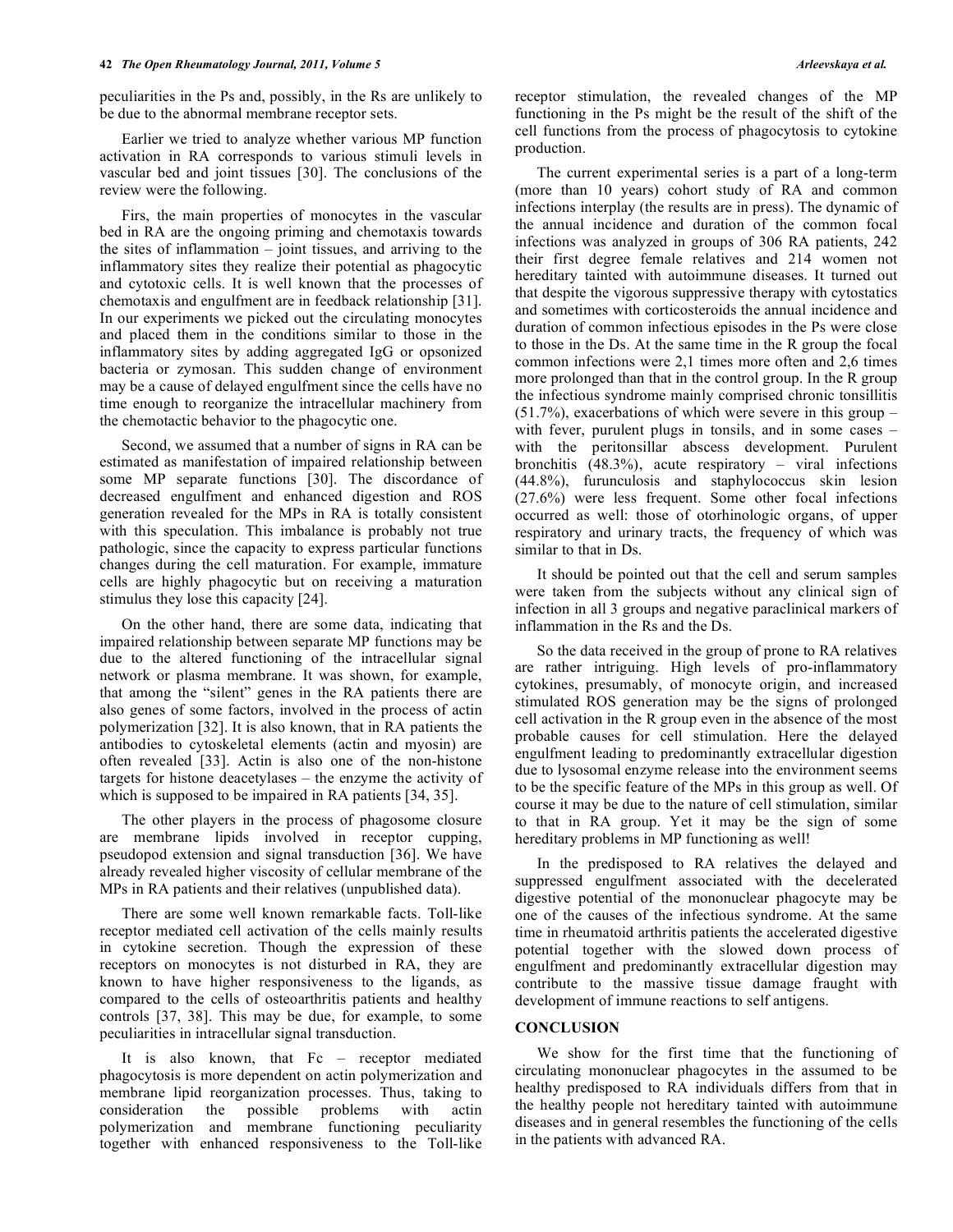### **SUMMARY**

 Monocyte functions: engulfment, digestion, ROS generation, lysosomal enzyme release into environment, and serum cytokine levels were compared in RA patients and their relatives.

# **ABBREVIATIONS**

|               | Agg-Ig-FITC = FITC-labeled aggregated human<br>immunoglobulins               |
|---------------|------------------------------------------------------------------------------|
| a.u.          | $=$ Arbitrary units                                                          |
| <b>CPM</b>    | $=$ Counts per minute                                                        |
| Ds            | = donors – Healthy women, not hereditary<br>tainted with autoimmune diseases |
| <b>HMP</b>    | $=$ High molecular weight peptides                                           |
| IL-1 $\beta$  | $=$ Interleukin 1 beta                                                       |
| <b>LMP</b>    | $=$ Low-molecular weight peptides                                            |
| <b>MPs</b>    | = Mononuclear phagocytes                                                     |
| <b>OP</b>     | $=$ Objects of phagocytosis                                                  |
| OΖ            | = Opsonized zymosan                                                          |
| Ps            | $=$ Rheumatoid arthritis patients                                            |
| Rs            | $=$ First degree maternal female relatives of<br>RA patients                 |
| RA            | $=$ rheumatoid arthritis                                                     |
| <b>ROS</b>    | = Reactive oxygen species                                                    |
| TNF- $\alpha$ | $=$ Tumor necrosis factor alpha                                              |

# **ACKNOWLEDGEMENTS**

None declared.

## **CONFLICT OF INTEREST**

None declared.

# **REFERENCES**

- [1] Smeets TJ, Kraan MC, van Loon ME, Tak PP. Tumor necrosis factor alpha blocage reducers the synovial cell infiltrate early after initiation of treatment, but apparently not by induction of apoptosis in synovial tissue. Arthritis Rheum 2003; 48: 2155-62.
- [2] Veale D, Yanni G, Rogers S, Barnes L, Breshnihan B, Fitzgerald O. Reduced synovial membrane macrophage numbers, ELAM-1 expression, and lining layer hyperplasia in psoriatic arthritis as compared with rheumatoid arthritis. Arthritis Rheum 1993; 36: 893-900.
- [3] Bresnihan B. Are synovial biopsies of diagnostic value? Arthritis Res Ther 2003; 5(6): 271–8.
- [4] Ma Y, Pope RM, Kinne RW, *et al*. The role of macrophages in rheumatoid arthritis. Curr Pharm Des 2005; 11(5): 569-80.
- [5] Haringman JJ, Gerlag DM, Zwinderman AH, *et al*. Synovial tissue macrophages: a sensitive biomarker for response to treatment in patients with rheumatoid arthritis. Ann Rheum Dis 2005; 64(6): 834-8.
- [6] Thurlings RM, Wijbrandts CA, Bennink RJ, *et al*. Monocyte Scintigraphy in Rheumatoid Arthritis: The Dynamics of Monocyte Migration in Immune-Mediated Inflammatory Disease. PLoS One 2009; 4(11): 7865.
- [7] Kinne RW, Stuhlmuller B, Burmester GR. Cells of the synovium in rheumatoid arthritis. Macrophages. Arthritis Res Ther 2007, 9: 224.
- [8] Kinne RW, Brauer R, Stuhlmuller B, Palombo-Kinne E, Burmester GR. Macrophages in rheumatoid arthritis. Arthritis Res 2000; 2: 189-202.

- [9] Gierut A, Perlman H, Pope RM. Innate immunity and rheumatoid arthritis. Rheum Dis Clin North Am 2010; 36(2): 271-96.
- [10] Silva MT. When two is better than one: macrophages and neutrophils work in concert in innate immunity as complementary and cooperative partners of a myeloid phagocyte system. J Leukoc Biol 2010; 87(1): 93-106.
- [11] Silman AJ, Pearson JE. Epidemiology and genetics of rheumatoid arthritis. Arthritis Res 2002; 4(3): 265-72.
- [12] Kinne RW, Rolf B, Stuhlmuller B, Palombo-Kinne E, Burmester GR. Macrophages in rheumatoid arthritis. Arthritis Res 2000; 2: 189-202.
- [13] Duglas SD, Kui PG. Investigation into Phagocytosis in the Clinical Practice. Moscow: Medicina 1993.
- [14] Schmidtke JR, Unanue ER. Macrophage antigen interaction: Uptake, metabolism and immunogenicity of foreign albumin. J Immunol 1971; 107(2): 331-8.
- [15] Arleevskaya MI, Shilkina NP, Tsybulkin AP. Clinical and laboratory signs of disturbed functioning of the immune system in rheumatoid patients and their genetic relatives. Ther Arch 2005; 5: 83-6 (in Russian).
- [16] Paramalingam SP, Thumboo J, Vasoo S, Thio ST, Tse C, Fong KY. *In vivo* pro- and anti-inflammatory cytokines in normal and patients with rheumatoid arthritis. Ann Acad Med Singapore 2007; 36(2): 96- 9.
- [17] Feldmann M, Brennan FM, Maini RN. Role of cytokines in rheumatoid arthritis. Annu Rhev Immunol 1996; 14: 397-440
- [18] Leirisalo RM, Paimela L, Jäätteä M, Koskimies S, Repo H. Production of TNF by Monocytes of Patients with Early Rheumatoid Arthritis is Increased. Scan J Rheumatol 1995; 24(6): 366-71.
- [19] Wood NC, Dickens E, Symons JA, Duff GW. In situ hybridization of interleukin-1 in CD14-positive cells in rheumatoid arthritis. Clin. Immunol. Immunopathol 1992; 62: 295-300.
- [20] Hahn G, Stuhlmuller B, Hain N, Kalden JR, Pfizenmaier K, Burmester GR. Modulation of monocyte activation in patients with rheumatoid arthritis by leukapheresis therapy. J Clin Invest 1993; 91: 862-870.
- [21] Schulze KH, Davis LS, Kavanaugh AF, Lipsky PE. Elevated cytokine messenger RNA levels in the peripheral blood of patients with rheumatoid arthritis suggest different degrees of myeloid cell activation. Arthritis Rheum 1997; 40: 639-47.
- [22] Szekanecz Z, Koch AE. Macrophages and their products in rheumatoid arthritis. Curr Opin Rheumatol 2007; 19(3): 289-95.
- [23] Liote F, Boval BB, Weill D, Kuntz D, Wautier JL. Blood monocyte activation in rheumatoid arthritis: Increased monocyte adhesiveness, integrin expression, and cytokine release. Clin Exp Immunol 1996; 106: 13-9.
- [24] Jack RM, Fearon DT. Altered surface distribution of both C3b receptors and Fc receptors on neutrophils induced by anti-C3b receptor or aggregated IgG. J Immunol 1984; 32(6): 3028-33.
- [25] Stuart LM, Ezekowitz AB. Phagocytosis: Elegant Complexity. Immunity 2005; 22: 539-50.
- [26] Torsteinsdottir I, Ardvison NG, Hallgren R, Hakansson L. Monocyte activation in rheumatoid arthritis (RA): increased integrin, Fcy and complement receptor expression and the effect of glucocorticoids. Clin Exp Immunol 2001; 115(3): 554-60.
- [27] Brentano F, Kyburz D, Gay S. Toll-like receptors and rheumatoid arthritis. Methods Mol Biol 2009; 517: 329-43,
- [28] Huang Q, Ma Y, Adebayo A, Pope R.M. Increased macrophage activation mediated through toll-like receptors in rheumatoid arthritis. Arthritis Rheum 2007; 56(7): 2192-201
- [29] Aita T, Okamoto A, Ueno A, *et al*. Expression of Toll-like receptor 2 on CD16+ blood monocytes and synovial tissue macrophages in rheumatoid arthritis. Arthritis Rheum 2004; 50(5): 1457-67.
- [30] Arleevskaya MI, Tsyboolkin AP. Rheumatoid arthritis as a pathology of monocyte-macrophage system. Immunologia 1997; 6: 62-7 (in Russian).
- [31] Luo Y, Isaac BM, Casadevall A, Cox D. Phagocytosis Inhibits F-Actin-Enriched Membrane Protrusions Stimulated by Fractalkine (CX3CL1) and Colony-Stimulating Factor 1. Infec Immun 2009; 77(10): 4487-95.
- [32] Olsen NJ, Sokka T, Seehorn CL, *et al*. A gene expression signature for recent onset rheumatoid arthritis in peripheral blood mononuclear cells. Ann Rheum Dis 2004; 63: 1387-92.
- [33] Shrivastav M, Mittal B, Aggarwal A, Misra R. Autoantibodies against cytoskeletal proteins in rheumatoid arthritis. Clin Rheumatol 2002; 21(6): 505-510.